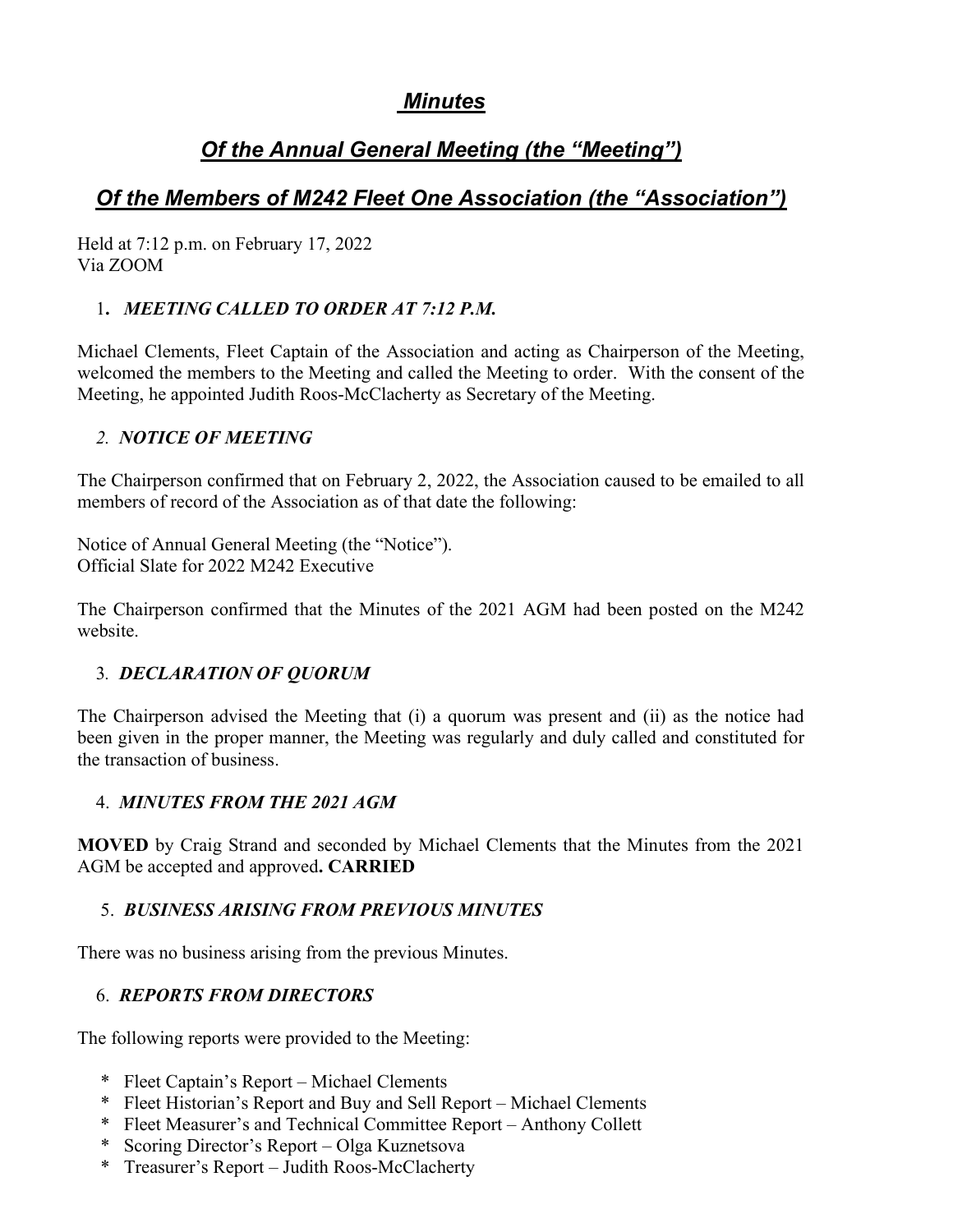- \* Communications Report Reto Corfu
- \* Website Technical Report Craig Strand
- \* Director at Large Kootenay's Report Anne Armstrong
- \* Keeper of Trophies Report Allan Strain

## Fleet Captain's Report – Michael Clements

Michael presented the following report:

"2021 was a reasonably active year once sailing started up again a bit later in the season.

The notable occurrence was holding the Canadian Championships in Cowichan Bay on very short notice after the NAs in Nanaimo were postponed once again. (They are a go for 2022.)

The Fleet continued to focus on getting more boats fully measured and also assisted Fleet 2 with its growth efforts.

I will be pleased to act as Fleet Captain again for 2022 if elected as such, and look forward to a full year of racing for a change."

## Fleet Historian's Report and Buy and Sell Report – Michael Clements

Michael presented the following report;

"There are about 90 boats in total in Alberta, BC, WA and Oregon, plus another 25 or so in California.

Major boat clusters are in Sylvan Lake (AB), Vancouver, Nanaimo, Victoria, Nelson, Orcas Island and Portland. There are another ~25 boats in the Los Angeles area (Marina del Rey and King Harbor) and more scattered around North America.

 \* 9 boats changed hands in 2021 to bring the 5-year total to 47 in the Pacific Northwest (4 more have already changed hands in 2022 to bring the total to 51)

\* 11 boats changed hands in 2020

 \* 11 boats changed hands in 2019, the highest Regional transaction count in the past 15-20 years

 \* 9 boats changed hands in 2018, 2 retained ownership, and 1 moved to BC from Ontario, so it was also a very active year

\* 7 boats changed hands in 2017

The Buy-Sell page on the Fleet One website gets a lot of traction, with owners from all over North America contacting us to list their boats. At present there are only 2 boats for sale in the Region, so hopefully this inventory gets whittled down to zero in the lead-up to the NAs in Nanaimo.

Washington State is the major growth area for the Class, but Vancouver Island is also doing well with several new owners in 2021. Sylvan Lake had been in decline but stabilized in 2021.

The Historical Results Spreadsheet has been updated for all of the 2021 results and can be found on the website at the bottom of the "Racing & Results" section on the right side of the main page.

The following additional two lists are also up-to-date with the assistance of Matt Collingwood, namely:

\* The Pacific Northwest Boat Registry

\* The International Boat Registry"

Submitted by Michael Clements, Fleet Captain, Fleet Historian and Buy-Sell Page Coordinator

## Fleet Measurer's and Technical Committee Report – Anthony Collett

Anthony presented the following Report:

# "Fleet Measuring

2021 was only moderately productive for completing Measurement Certificates, with Michael completing a couple and several more progressing but not complete. The current statistics for measuring are: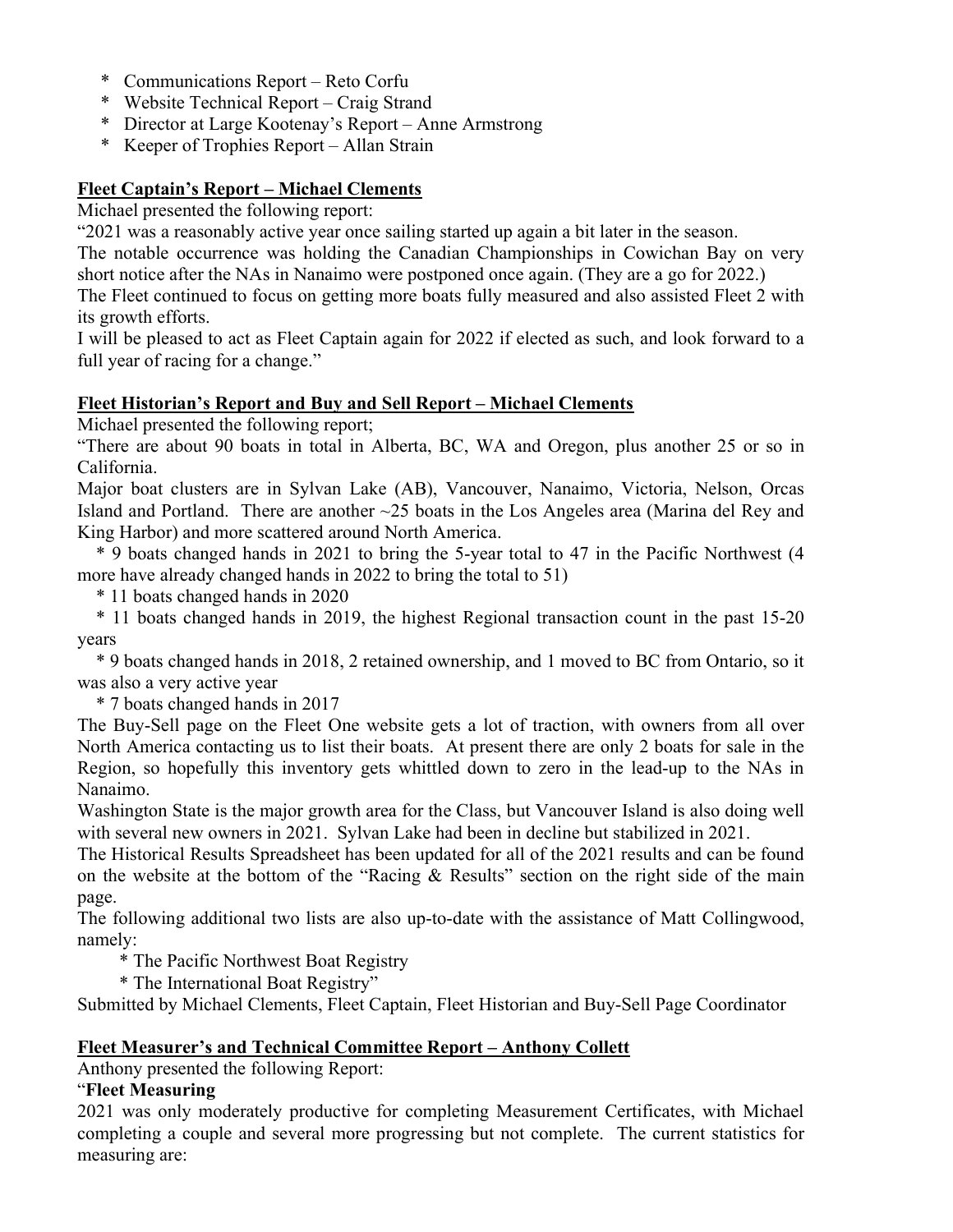- \* 18 boats measured (a few with minor details to finalize the form)
- \* 4 boats actively in the measuring process.

As stated before, we recommend that skippers get a MC if buying or selling a boat with no MC or one that is pre-2016. Some of the boats with MCs have a one- or two-year timeline provided to skippers to address out of compliance issues and the intent is for these timelines to be held and not to keep giving extensions.

#### IMCA Technical Committee

Several significant tasks were completed as the IMCA Technical Committee worked closely together this spring to update and improve class documents (it helped that we were all mostly working from home!). The following tasks were completed:

 \* The IMCA Tech Committee prepared and issued the Boat Maintenance Handbook to provide boat owners guidance on ways to weather-proof, stiffen and maintain their boats while keeping them within Class Rules and consistent with materials "as supplied by the builder". We had a couple of very complimentary emails which is good to hear.

 \* Michael scanned and uploaded to the Measurers database all of the Washington State MCs and emailed them out to the owners. This was a big effort! Thank you Michael! We now have all of the PNW MCs digitally stored in one place.

 \* Gin poles for lifting masts were upgraded at RVYC and are in the process of being upgraded at KYC. Additional blocks are being added for safety so a secondary lifting line system can be run as backup in case the primary lifting lines break, become untied or slip.

So overall, it was a very productive year for the Tech Committee, and special thanks to Michael Clements for driving completion of these tasks.

#### 2022 Plan

With the possibility of fewer restrictions due to Covid and the NAs planned for Nanaimo, the push will be to get more boats measured in preparation for the NAs, which will require a valid Measurement Certificate to compete.

IMCA Tech Committee is currently working on whether to approve a proposal to have the maximum wind speed limit established for starting races at regattas. So far, Fleet 3 doesn't really see the need for this, and Fleet Two member, Jeremy Smith, provided a detailed response with the concluding statements that it's a good idea to ensure "fair" racing for all boats."

## Scoring Director's Report – Olga Kuznetsova

Olga reported that it was a low-key year and scoring for all the races that were held this year has been completed and published. Olga thanked Craig for his mentorship.

## Treasurer's Report – Judith Roos-McClacherty

Judith presented the following report:

"Two documents were included in the M242 E-Blast sent out on February 2, 2022. The two documents were:

- \* Statement of Revenues and Expenses For the Year Ending December 31, 2021
- \* Balance Sheet as of December 31, 2021.

Our Revenue situation was a little different in 2021 because we rolled all the 2020 Members and Boat Registrations into 2021. The Executive chose to do that because of the reduced organized racing events for 2021, due to the covid Restrictions.

Our total revenue for the year was \$3366. Our total expenses for the year were \$4118, thus producing a deficit of \$752.

As of December 31, 2021, the Fleet had cash investments totaling \$9545. Included in that amount is our Cashable GIC, which remains at \$6000. Our Bank Account Balance for the two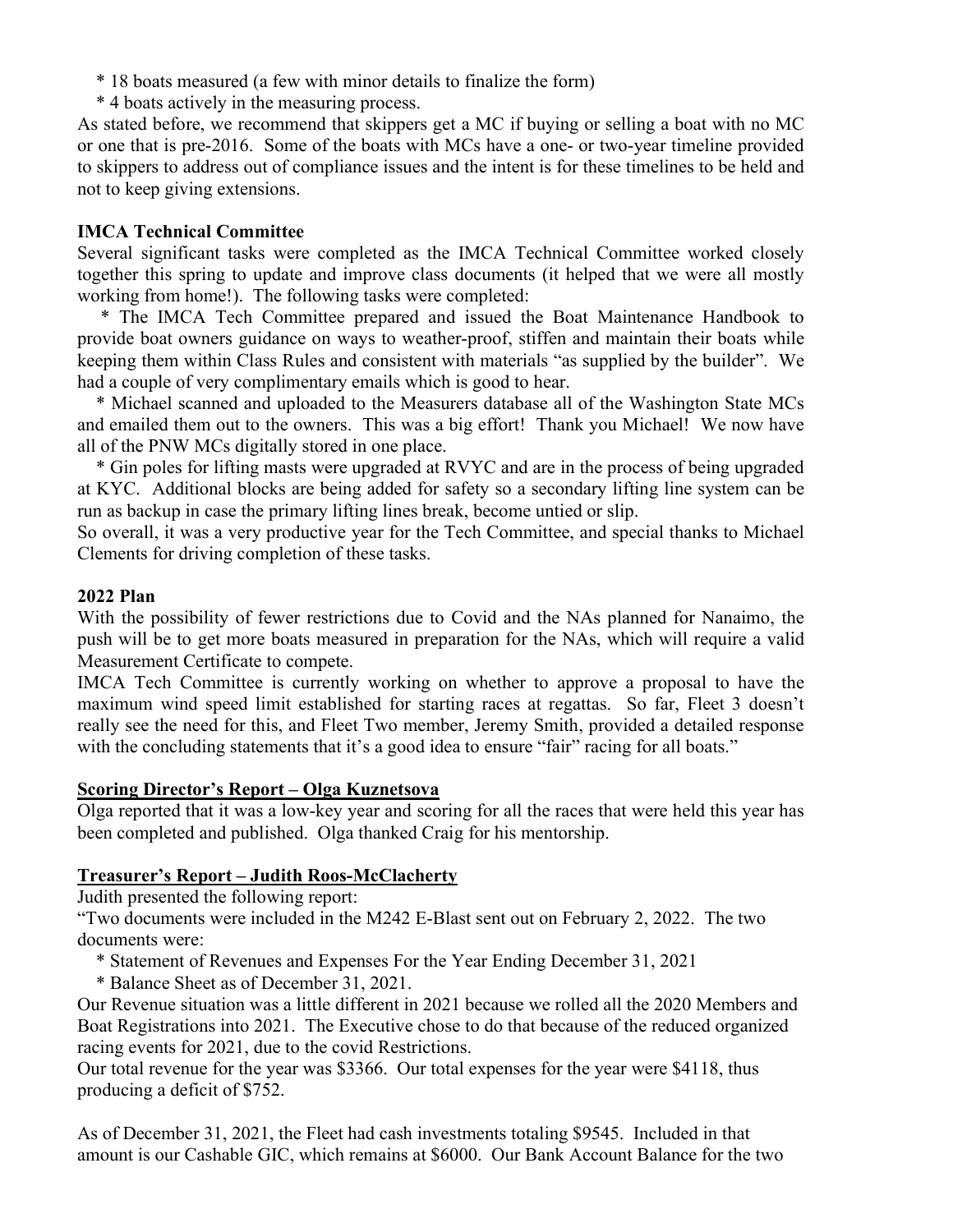Fleets on December 31, 2021 was \$3544. Of that amount, \$1177 is held In Trust for Fleet Two and \$290 is held In Trust for the Deck Padding Contest. So a total of \$1467 is held In Trust, while Fleet One has \$2077.

The Fleet is still in possession of 3 replacement masts (stored at Pro-Tech) and 2 Gin Poles (one stored at KYC and the other stored at RVYC), plus ½ of a Speaker System which was purchased for the 2021 Canadians Regatta at Cow Bay.

Our Fleet One membership was up 2 members from 2020 for a total of 32 members in 2021. The cumulative number for 2020 (30 members) and 2021 (32 members) was 62 Fleet One Members.

Registered boat numbers were down 7 from 2020 for a total of 10 registered boats in 2021. The cumulative number for 2020 (17 boats) and 2021 (10 boats) was 27 Fleet One Boats."

#### Communications Report – Reto Corfu

Michael read Reto's Report:

"I don't really have much to report on Communications:

 \* have been trying to keep fresh content coming out a couple of times a month for the website and Facebook to maintain interest in the class – mostly some "how to" articles and news of boat sales this winter, with some regatta reports sprinkled in during the racing season. I think generally positive reception on this stuff.

 \* If anyone at the AGM has ideas for content or wants to volunteer themselves to do a short interview for a boat/crew profile, they should let me know – I'm happy to do the writeup.

 \* Website is working well I think as a general repository of historical information and as a landing site for latest news/events.

 \* I haven't been involved (yet) on any e-blasts…Mike can maybe chime in if he has anything to add.

 \* As always, open to suggestions or ideas for improvements or anything we could be doing different on the communications front! Reto"

Michael reported that he has done the last 4 or 5 e-blasts and is looking for an assistant to help out. There was discussion that some of the Fleet Members are not receiving the e-blasts that have been sent out. The suggestion was made that perhaps the e-blasts are going into people's Trash or Promotions. Solution, add email to your Contacts List. Other than that, Mail Chimp appears to be working well.

## Website Technical Report – Craig Strand

Craig presented the following report:

## "Introduction

I've been looking after the Joomla website Content management system insofar as keeping it up to date for its latest releases and forwarding the various expenses involved in hosting the m242fleetone.org website, updating the costs for domain registration and SSL certificates. We use Namecheap servers to host the website and to renew the site's SSL certificate. The Joomla CMS is updated to the latest version of Joomla 3. A major new version has been released (Version 4.x) and I'll be reviewing its implementation in the coming year.

## **Metrics**

There were about 66 items published in 2021 including additions or updates to Class Docs or Fleet One Docs. This compares to 39 in 2020 and in 2019, there were 23 items published. The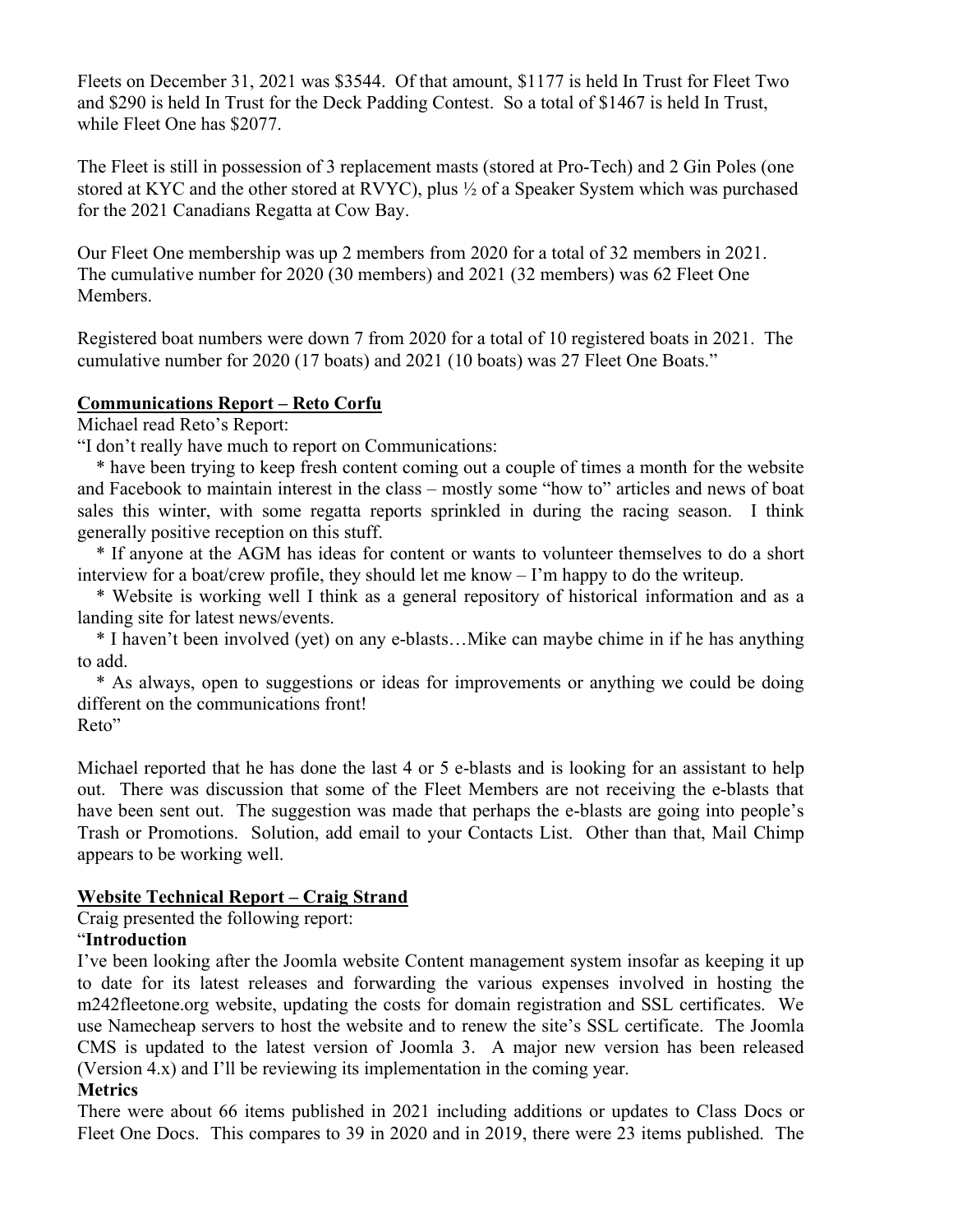growth in numbers reflects the added content provided by both Reto Corfu and Michael Clements.

The use of MailChimp and Meta (Facebook) postings provides greater reach in communicating with various member groups. The website augments communication with members but also provides a repository for social and technical information. Much of the information on the web is linked to Google Drive docs or sheets and these will be reviewed when Google decides on how it is going to provide a less costly version of the Google Workspace or Gsuite apps. We've been working with a free "legacy" version since the inception of the Workspace.

There will be some work involved in moving our data from Gsuite apps to whatever other options are available but we should be able to port over all important data and re-link the important stuff once the move is required.

Ken Machtley and the Orcas Island Fleet have been holding a couple of domains that should be owned by the Martin 242 Association. I've looked into having the domains Martin242.com and Martin242.org registered through the same company (Namecheap) that is used for M242fleetone.org. At this time both domains (.com and .org) redirect to our M242fleetone.org website. There are no websites hosted on servers with the other domains. It will cost less and be more convenient to have them hosted on the same place and funded through Fleet One. There will be a small transfer fee (~CDN\$25.00) but annual renewal costs will be lower: approx US\$20.32 versus US\$42.60 (Ken's invoices divided by 2 since his price was for 2 years).

I appreciate the opportunity to continue to serve the Fleet and am always looking forward to new opportunities and ideas to improve the website and promote the Fleet.

This ends my report.

Craig Strand"

Discussion. Michael said that we have put the cost of registering the two domains with Namecheap into the 2022 Budget.

ACTION: Craig will transfer the two domains over to Namecheap.

Craig said he is looking forward to implementing Version 4 of Joomla but he said he would like a helper to transfer all of his information. Michael asked Craig to perhaps do a two-page document outlining what his duties have been in maintaining the back-end of the website.

ACTION: Craig will produce a two-page document outlining what his duties as Webmaster have entailed.

With regard to moving from Google Workspace to something else, Michael said we might have to add a few hundred dollars Line Item to the Budget to pay for the cost of Google Workspace, if something cheaper is not found.

#### Director at Large – Anne Armstrong, Kootenay area

Anne presented the following report:

"2021 was an active sailing summer here.

My husband Gary and I acquired "Steel Breeze" sail #63, formerly of Sylvan Lake last May, making us the proud owners of 2 Martins. There are now 5 in the region that we know of.

Michael traveled here in July to help coach and race both our Martins in the Nelson Regatta. He did an admirable job of jumping from boat to boat and his expertise was much appreciated by all. A 3rd Martin, formerly called "Thunderstruck" now re-named "EmmaJean", is rigged and weathering the winter in the water, ready for the sailing season. The owners, Chris and Birgit Chart, crewed for me and Gary at the Canadians in Cowichan Bay. We all learned a lot at that event. We will be applying our newfound skills competing against each other this coming summer.

We are hoping to find a buyer in Nelson for "Coal Dust". It is proving to be a challenge managing and racing 2 boats. The summer of 2022 is looking very promising for our tiny fleet of Martins here. If any of you Coastal sailors find yourselves in the Kootenay region please drop by. We now have property on the lake with lots of room and are excited to show off the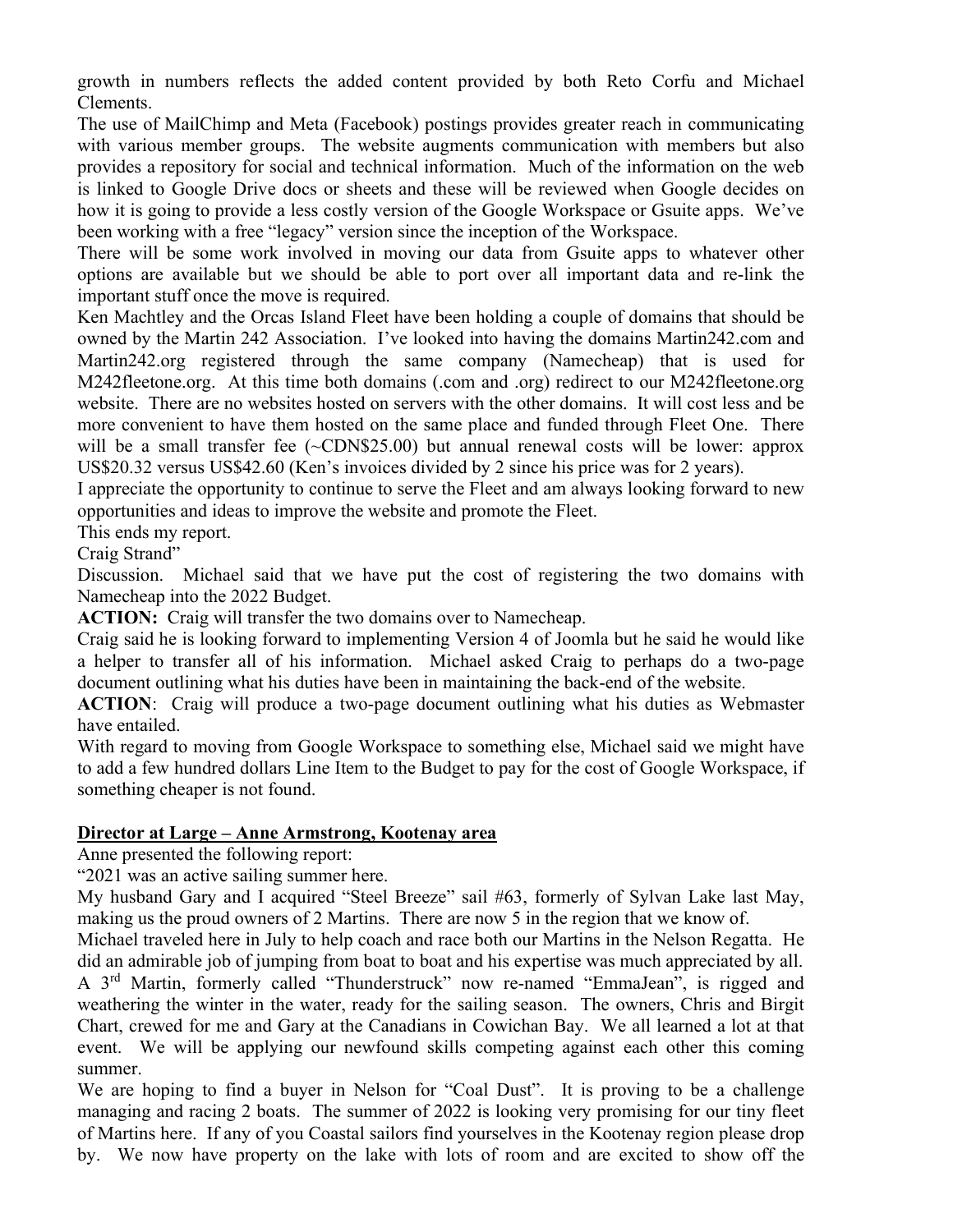incredible beauty of the region, on or off the water. If you bring your boat, be prepared to launch it down a ramp off the trailer."

## Keeper of the Trophies Report – Allan Strain

Allan presented the following report:

"Trophies: There was racing in 2022, and where an event took place or where there were sufficient races for a series, the trophies were assigned a winner. By using the same engraving company for the past few years, a record has been kept of the plaque sizes, colour and engraving font for each of our trophies. The trophies were not removed from the trophy cabinet at Kitsilano Yacht Club or from Royal Vancouver Yacht Club, but the plaques were prepared by Coronation Recognition. Several keeper awards were also prepared and will be presented to the winners. In addition to doing the trophies, a large poster of an early M242 that Michael Clements obtained from Sailing World magazine was professionally framed and is hanging at the Kitsilano Yacht Club with the article written by Michael Clements and Don Martin that was published in Sailing World attached to the back.

Submitted by Allan Strain"

MOVED by Michael Clements and seconded by Craig Strand that the Directors' Reports be accepted as presented. CARRIED

# 7. ELECTION OF OFFICERS FOR 2022

In accordance with the Class Rules, Michael Clements comprised the Nominating Committee. The Chairperson declared that, "there having been no other nominations received in accordance with the constitution, and, with the proposed slate of directors being fully subscribed with no contests, I hereby declare that the incoming executive members are elected by acclamation." The following persons were nominated for election as directors of the Association:

- \* Fleet Captain Michael Clements
- \* Vice Fleet Captain TBD
- \* Secretary/Treasurer Judith Roos-McClacherty
- \* Tech Chair/Measurer Anthony Collett
- \* Communications & Webmaster Reto Corfu
- \* Scoring Director Olga Kuznetsova
- \* Interport Chair Ken Machtley
- \* Website Tech Support Craig Strand
- \* Keeper of Trophies Allan Strain
- \* Directors at Large Anne Armstrong (representing the Kootenay Lake Region) Peter Grimm

Cedric Carter

- \* Historian/Buy and Sell Michael Clements
- \* Social Director TBD
- \* Marketing Director TBD

MOVED by Michael Clements and seconded by Cedric Carter that the Slate as proposed be accepted. CARRIED

## 8. MICHAEL CLEMENTS, 2022 FLEET CAPTAIN, CONTINUED THE MEETING

# 9. PROPOSED BUDGET FOR 2022

Michael presented the 2022 Budget.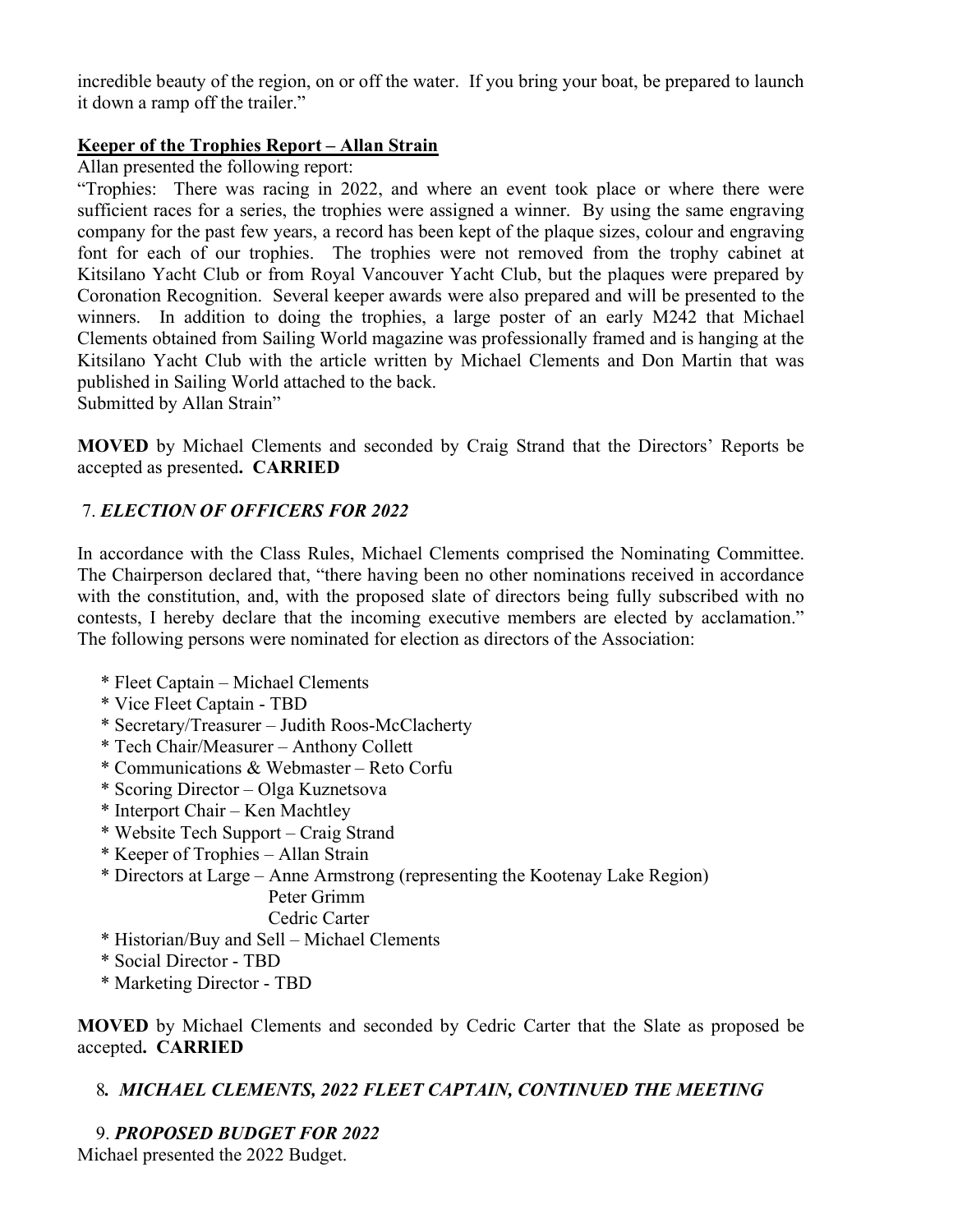Discussion. Michael said the Budget this year will have a slight deficit. As well, he is proposing that we add a Line Item in the Expense section for \$200 which may be needed if there is an increased cost associated with Google Workspace or the like.

Michael noted that there were some additions to the Budget for 2022. Lifting Straps have been purchased and will be sold, at a slight markup, to members of both Fleets, so the purchase is providing a service to the Fleet and will ultimately be cost neutral. The reasoning behind the advance purchase is that it occasionally takes several months' lead time for straps to be delivered. Two pairs have already been sold, so there are currently four pairs available for purchase. As well, the Gin Poles have been upgraded with secondary lifting apparatus.

MOVED by Michael Clements and seconded by Allan Strain that we accept the 2022 Budget as amended to include a \$217 deficit to be used for Google Workspace or Word Press or other expenses. CARRIED

#### 10. PROPOSED SCHEDULE AND CALENDAR OF EVENTS FOR 2022

Michael said that the 2022 Proposed Schedule and Calendar of Events had been posted on the website. There are still a few tentative dates on the Calendar, which will be confirmed shortly.

Changes of note are that we are not participating in the RVYC July One Design this year because of its close proximity to the North Americans Regatta in Nanaimo on the July Long weekend. The Kits Invitational will be one day only, the Saturday, again for the same reason as the RVYC One Design (being too close to the NAs).

There was discussion about the poor attendance by our Fleet at the previous Kits Invitational. We need to encourage more M242s to attend. Craig suggested that the Executive, through perhaps a Phone Committee, needs to promote these events. Michael suggested that the KYC boats need to be pre-polled to see if they are doing it and if not, why not.

If the KYC boats participated, it is likely that other boats would join in. Last year, it seemed that boats didn't register because there were no boats registered…

On occasion, the RVYC One Design weekends are also poorly attended.

Paul Martin, the Fleet Cook, said that the Kits BBQ will now cost at least \$6. per burger.

With regard to the NAs, Michael has talked to Ken Holland about having a prize category for skippers aged 70 and over and also a prize category for youngest regatta participant. The ideas were well received and we just need to continue to promote them through Ken.

Discussion on the Leukemia Cup (June  $4<sup>th</sup>$ ) hosted by RVYC. Only one M242 participated last year. There was the suggestion that we should present a higher profile. It is a pan North American fundraiser and the organizers are capable of putting on a good event. Cedric and Craig both expressed concerns about where the donation money is going. Cedric would like the money to stay in Vancouver to service the needs of the Vancouver Leukemia Units.

MOVED by Michael Clements and seconded by Cedric Carter that we accept the M242 Pacific NW Fleets' Fleet One 2022 Calendar as presented. CARRIED BY ACCLIMATION

#### 11. NEW BUSINESS

Michael reported that he had two items of New Business:

a) The Executive is proposing that the Fleet purchase two Spinnaker Poles:

- one that is brand new from ProTech for \$874, taxes in
- one that is in very good used condition from Allan Strain for \$380
- total cost for the two poles is \$1254

The idea is that if someone in the Fleet or at a North American/Canadians needs to borrow a pole for a short time while theirs is being repaired, we would lend them the black used pole. But if they damage or break it, they would be responsible for repairs or buying it outright.

On the other hand, if someone in the Fleet or at a North American/Canadians breaks a pole and does not want to repair it, or just wants a new pole, period, we would sell them the new ProTech pole for, say, \$900, and immediately order a new one from ProTEch, who are quite responsive.